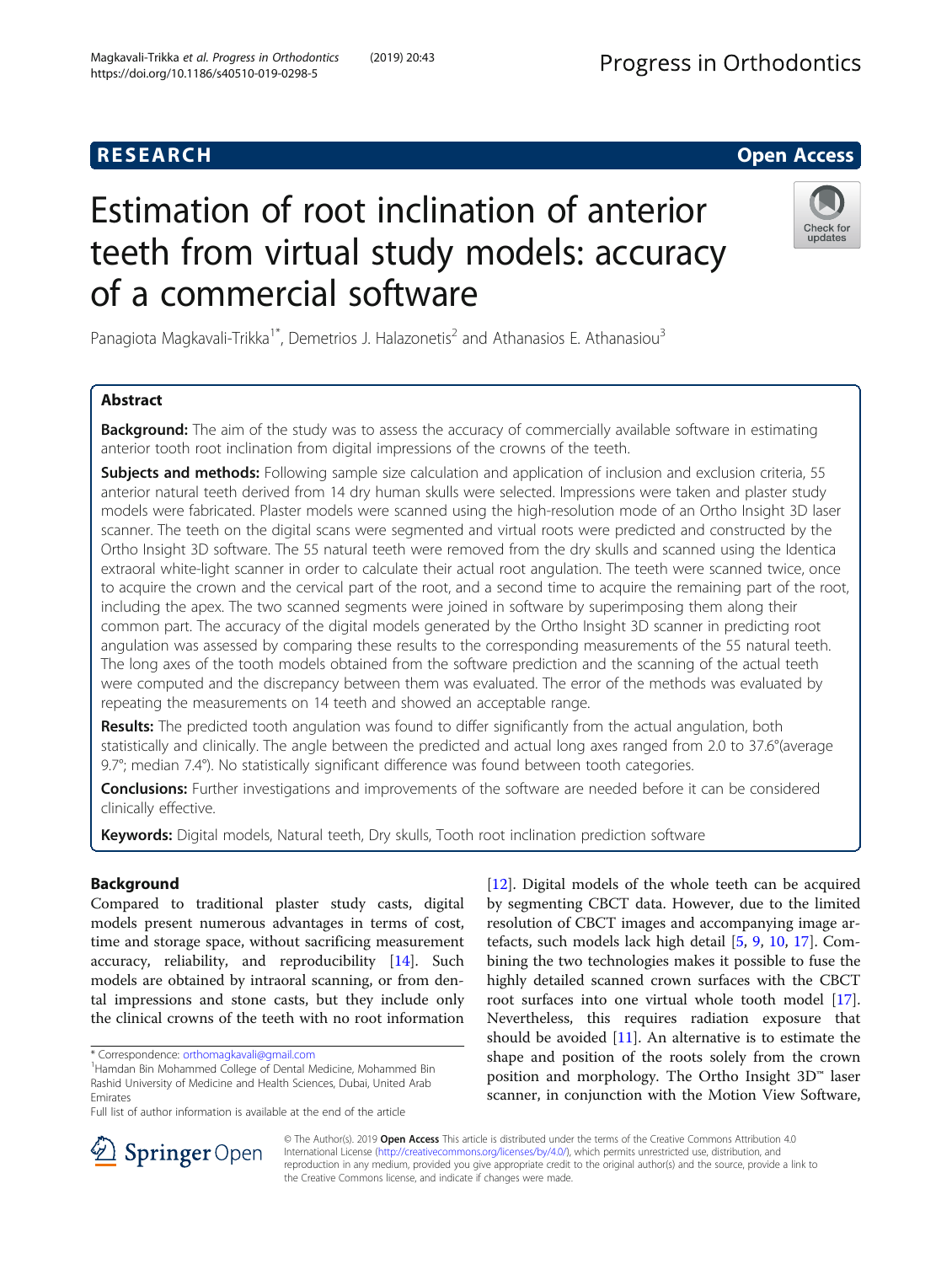<span id="page-1-0"></span>LLC (Chattanooga, Tennessee, USA) provides estimates of the roots using crown-based algorithmic prediction. The accuracy of the models generated using this commercially available software was tested by comparing the results to actual data obtained from CBCT images [\[8](#page-6-0)]. The maximum angular disparity between the long axes of the estimated virtual roots and the actual roots derived from CBCT data reached 40°. The upper and lower canines produced the worst results, followed by the lower lateral incisors. The upper central incisors showed the best results, although the maximum angular difference exceeded 20°, with the median around 8°.

Since CBCT images have limitations in accurately measuring crown and root lengths [\[2](#page-6-0), [7](#page-6-0), [16\]](#page-6-0), evaluating software-estimated root angulation would be more valid if data derived from natural dental units were used. Therefore, our hypothesis was that there are differences between the actual root angulation of anterior teeth and the angulation estimated by commercially available software. Our aim was to assess the accuracy of softwaregenerated digital models of anterior teeth by comparing the predicted root angulation to data obtained from natural teeth on dry skulls.

#### Methods

#### Sample

The sample consisted of 55 natural anterior teeth derived from 14 dry human skulls (11 mandibles and 3 maxillae). The inclusion criteria were that all the teeth should derive from permanent dentition of adults and should present normal crown morphology. Primary teeth, teeth with abnormal tooth morphology and restorations, and jaws resembling craniofacial anomalies or syndromes were excluded. Only anterior teeth were evaluated since they are simpler in terms of the morphology of both their crowns and roots [\[7](#page-6-0)]. The number and distribution of the 55 teeth are presented in Table 1.

#### Methods

Plaster models were constructed from alginate impressions of the dry skull jaws. Each plaster model was scanned by the first author using the Ortho Insight 3D

**Table 1** Number and distribution of the 55 teeth of the sample

|                       | Maxilla        | Mandible |
|-----------------------|----------------|----------|
| Right central incisor | $\mathcal{P}$  | 8        |
| Left central incisor  |                | 6        |
| Right lateral incisor | 1              | 7        |
| Left lateral incisor  | $\mathcal{P}$  | 6        |
| Right canine          | 2              | 9        |
| Left canine           | $\mathfrak{D}$ | 9        |
| Total                 | 10             | 45       |

laser scanner and software (Motionview Software LLC, Chattanooga, Tennessee, USA, software version 4.0.6), with the scanning resolution set at "high". According to the manufacturer's instructions, the operator placed landmarks on the digital models (eight points on each incisor and three points on each canine) and identified the facial axes of the teeth. Using this information, the software constructed virtual roots. The tooth models, including the roots, were exported as stereolithography (STL) files.

All the 55 natural teeth were removed with care from the dry skulls, covered with a thin layer of white varnish in order to make them suitable for scanning, and scanned using an extraoral white-light scanner (Identica, Medit Co. Ltd, Seoul, South Korea). The teeth were scanned in two stages in order to capture the whole surface: the first stage included scanning the crown and the cervical part of the root, extending as far apically as the retention base of the scanner would allow; at the second stage, the tooth was turned over and the whole root was scanned together with part of the crown. The two segments of each tooth were then superimposed over their common surface to create a single tooth model (Fig. [1\)](#page-2-0).

Each unified tooth model was then aligned on the respective tooth of the scanned plaster cast fabricated from the impressions taken from the dry human skulls. The reference area for this superimposition was the part of the crown visible on the casts. In most cases, the cemento-enamel junction was visible on the casts, so the whole crown was used, except for the contact areas to neighbouring teeth (Fig. [2\)](#page-2-0).

The third superimposition was between the scanned plaster cast and the Ortho Insight prediction. More specifically, the Ortho Insight prediction included all the teeth of each jaw, joined together in one model. The crowns of these predicted teeth and the corresponding cast crowns were used as reference areas for the superimposition (Fig. [3\)](#page-3-0).

All superimpositions were performed with the Viewbox software (dHAL Software, Kifissia, Greece) using a version of the iterative closest point (ICP) algorithm [\[3](#page-6-0), [6,](#page-6-0) [15\]](#page-6-0). The quality of all superimpositions was assessed by the root-mean-squared distance (mm) (RMSD), computed as the square root of the average of the squared distances of the points of one of the surfaces to the closest point on the other surface.

The second part of the laboratory work consisted of landmarking the virtual roots, both the actual and estimated, to identify their long axes. The Viewbox software automatically placed 50 points uniformly distributed over the root surface of each tooth; the root long axis was computed as the best fit line to these points. Subsequently, the angle between the long axes of the actual tooth root and the estimated tooth root was computed (Fig. [4](#page-3-0)).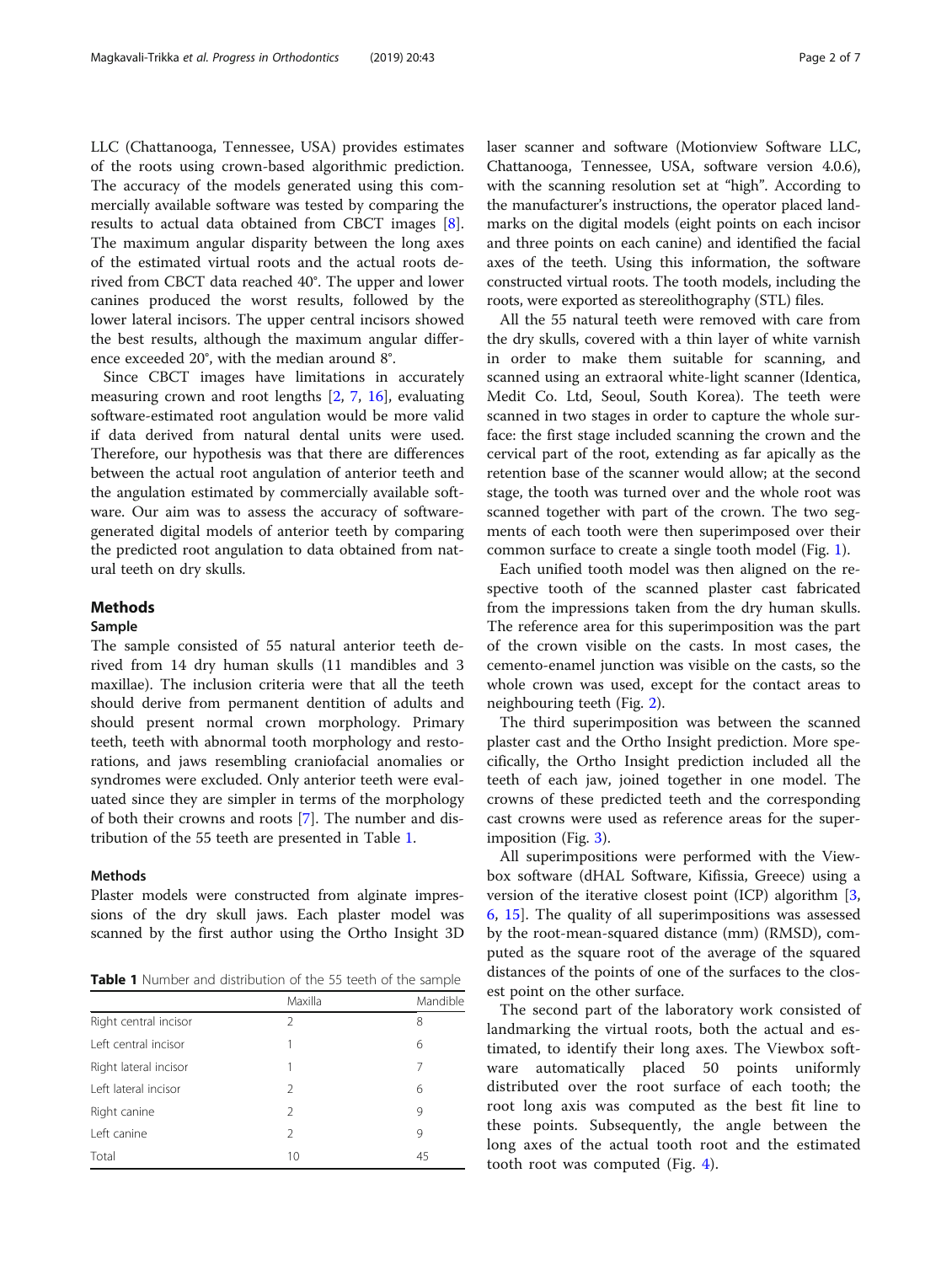<span id="page-2-0"></span>

#### Sample size calculation

We computed the required sample size based on the requirement to detect a difference of 3° between the actual root angulation and that estimated by the software. We set the alpha level to 0.05, power to 80% and the standard deviation of the difference to 7°, based on a previous study [[8\]](#page-6-0). These values resulted in a minimum sample size of 43 teeth; we included 55, based on availability (Table [1](#page-1-0)).

#### Statistical methods

Data were entered in an Excel file (Microsoft Corp., Redmond, Washington, USA) and SPSS for Windows (version 20.0, SPSS Inc., Chicago, Illinois, USA) was used for the representation of the data and numerical representation of the difference in root angulation between the actual tooth and its prediction.



Fig. 2 Superimposition of the tooth model on the digital cast, using the crown for alignment. The cast has been cut to reveal the root of the canine

#### Method error

In order to evaluate intra-examiner error, 14 teeth were randomly selected and their scanning was repeated by the first author after an interval of at least 1 month. The alignment of the crown and the root to construct a whole-tooth model was repeated and the RMSD was recomputed. The angle between the long axis of the rescanned tooth and the prediction was re-estimated. The 95% limits of agreement (LoA) were computed to assess intra-examiner error [[4\]](#page-6-0).

#### Results

#### Method error

The difference in RMSD between the two repeated trials for the overlap between the crown and the root ranged from –0.006 to 0.010 mm (mean 0.001 mm, 95% LoA – 0.007 to 0.010 mm), indicating acceptable reliability. Regarding the overlap between the tooth and the cast, RMSD differences ranged from  $-0.040$  to 0.057 mm (mean –0.002 mm, 95% LoA –0.049 to 0.045 mm), also showing good repeatability. No systematic error was detected in the repeated angular measurements between the estimated and the actual root angulation (mean value of the difference between repeated measurements: –0.2°, 95% LoA –3.69 to 3.18°).

#### Quality of superimpositions

The crown-root superimposition of the tooth segments was reliable and accurate, since the minimum value of the RMSD was 0.005 mm, with the highest being 0.026 mm (median 0.013). The superimposition between each scanned copy of the 3D tooth with the corresponding tooth of the scanned cast showed an RMSD ranging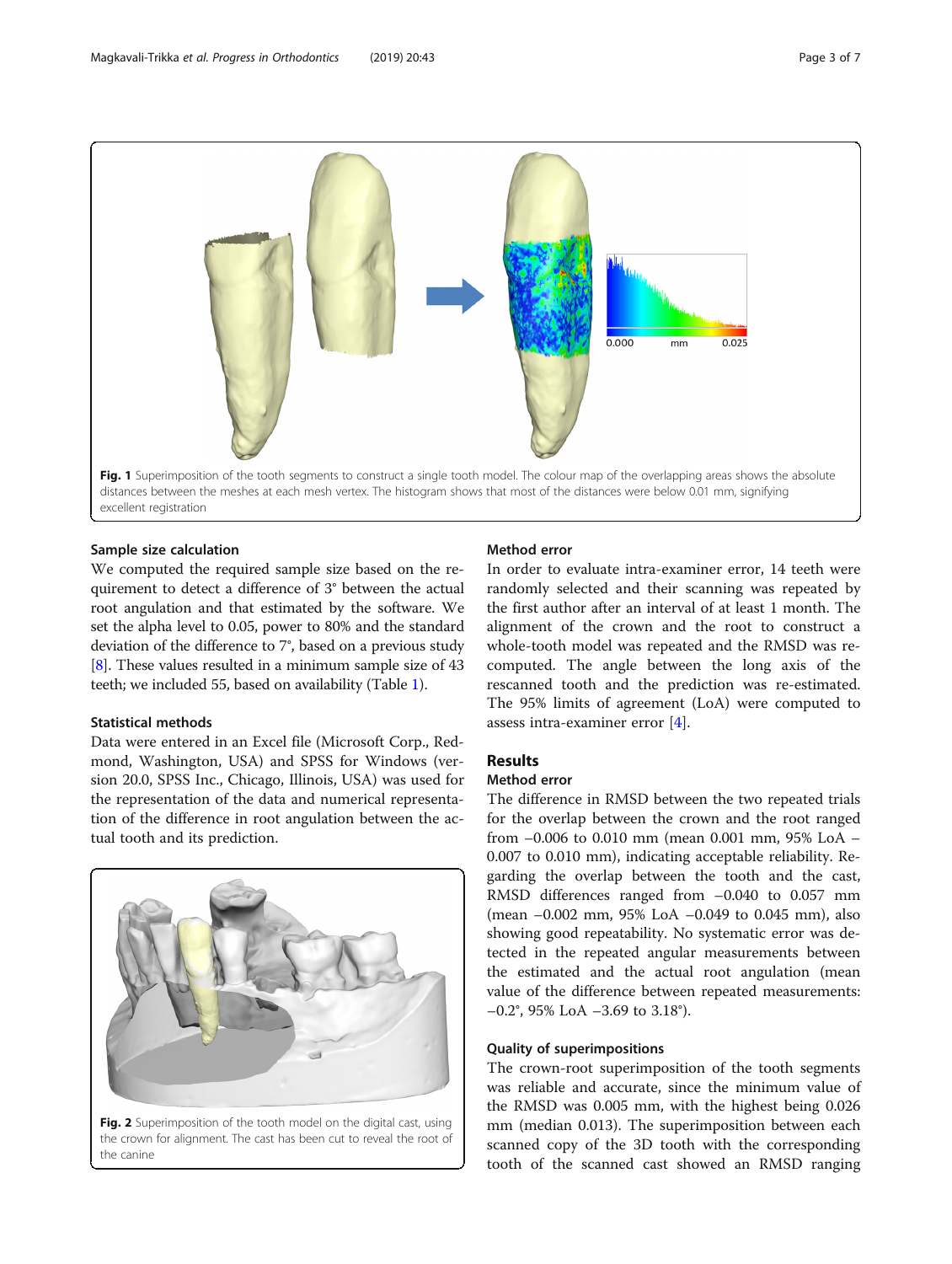from 0.048 to 0.267 mm (median 0.103). The RMSD of the superimposition between the dry skull casts and the prediction estimated by the software ranged from 0.011 to 0.193 mm (median 0.111) (Fig. [5\)](#page-4-0).

#### Difference in angulation between actual and estimated roots

Descriptive statistics for the angle between the long axis of the actual and the predicted root for each tooth category are shown in Table [2.](#page-4-0) The minimum value was 2.0°, corresponding to a lower left lateral incisor, and the maximum angle was 37.6°, corresponding to an upper left lateral incisor. Fig. [6](#page-5-0) shows a plot of the differences in angulation for each tooth category (Additional file [1\)](#page-5-0).

A Kruskal-Wallis test on the angles of the mandibular teeth did not reveal any evidence of a statistically

significant difference between the three categories—central incisor, lateral incisor and canine ( $P = 0.097$ ).

The visual observation of the cases revealed that the software frequently estimated angulations that resulted in overlapping of adjacent roots, a clinically impossible situation unless there is extensive root resorption or root morphology variation.

#### Discussion

The increasing penetration of digital technology in orthodontic practice has opened up new prospects for hardware and software development. The reliable estimation of root position from dental arch scans is a worthy goal, as it avoids radiation exposure. At present, we are aware of only one software company that markets such a tool. This has been evaluated in a previous study, which showed a large range of discrepancy in the angle between the actual and estimated roots, reaching almost  $40^{\circ}$  in extreme cases [\[8](#page-6-0)]. However, CBCT images were used to acquire root information; since crown and root lengths derived from CBCT images may not be accurate due to resolution issues and artefacts [\[2](#page-6-0), [7,](#page-6-0) [16](#page-6-0)], testing the software would be more appropriate with data derived from natural teeth.

In this investigation, we tested for software-estimated root angulation using actual teeth from dry human skulls. The research hypothesis was verified because significantly different angulations between the estimated and the actual roots were clearly demonstrated. The median discrepancy of the estimated angulation was 7.4 , with three teeth, namely two lower central incisors and one upper lateral incisor, displaying extreme values of 23.3, 30.3 and 37.3 of difference in angulation,



<span id="page-3-0"></span>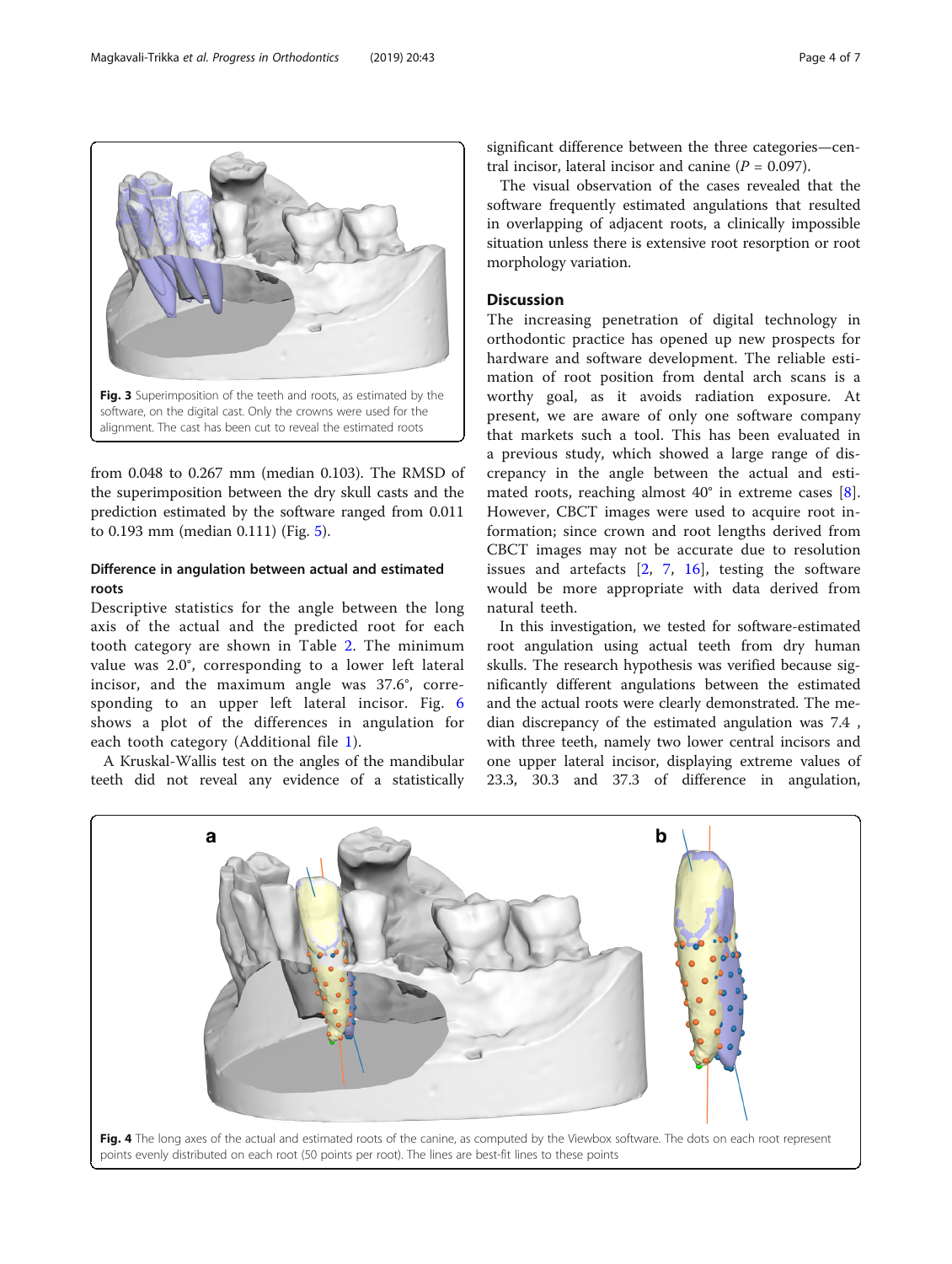<span id="page-4-0"></span>

respectively. The minimum values were found in two cases of lower lateral incisors (2.0 and 2.5 ). The errors of 10 or more in estimating mesio-distal or labio-lingual angulation of the roots are considered clinically significant, since in these cases the parallelism is characterized as poor [\[13](#page-6-0)]. Visual observation of the virtual models revealed several cases where the estimated roots overlapped with one another or extended outside the physical limits of the dental cast. The great variation in predicting root angulation observed in this study raises serious concerns about applying the software in the clinical environment.

The present study was limited to anterior teeth since preliminary visual evaluation of the digital models indicated that the crowns and roots of these dental units are

| <b>Table 2</b> Descriptive statistics of the angle (degrees) between |  |  |
|----------------------------------------------------------------------|--|--|
| the long axis of the actual and the estimated root                   |  |  |

|                      | n  | Mean (SD)    | Median (range)      |
|----------------------|----|--------------|---------------------|
| Maxilla              |    |              |                     |
| Central incisor      | 3  | 9.2(2.18)    | 8.5 (7.4 to 11.6)   |
| Lateral incisor      | 3  | 22.5 (13.12) | 16.4 (13.6 to 37.6) |
| Canine               | 4  | 12.1 (5.98)  | 12.3 (5.9 to 17.9)  |
| All maxillary teeth  | 10 | 14.4 (9.21)  | 12.6 (5.9 to 37.6)  |
| Mandible             |    |              |                     |
| Central incisor      | 14 | 12.2 (8.20)  | 9.8 (3.1 to 30.3)   |
| Lateral Incisor      | 13 | 6.4(3.74)    | 5.4 (2.0 to 12.5)   |
| Canine               | 18 | 7.5(4.06)    | 6.1 (3.3 to 19.1)   |
| All mandibular teeth | 45 | 8.6(6.01)    | 7.0 (2.0 to 30.3)   |
| Overall              | 55 | 9.7(6.96)    | 7.4 (2.0 to 37.6)   |

much better defined than the posterior. We restricted our evaluation to root angulation and did not measure other important morphological features, such as root length, volume and shape. Furthermore, the method did not assess the direction of the angulation discrepancy, i.e., whether it was mesio-distal or labio-lingual.

The limitations of the study include the use of alginate vs. a higher accuracy silicone material for the impressions, the use of varnish, albeit of small thickness, to coat the teeth for reliable scanning, and the need for three separate superimpositions, each with its own inherent errors. However, the overall error induced by these factors is expected to be small compared to the observed discrepancies in estimated root angulation.

The software tested here has been positively evaluated regarding routine clinical orthodontic applications, such as space analysis and tooth size discrepancy assessment [[1\]](#page-6-0). Estimation of root morphology and position is not one of its primary functions and our results confirm that further development is needed to reach acceptable validity. However, the aim of estimating root position solely from crown information is a worthy goal, as it eliminates the need for radiation exposure. Accurately estimating root position may improve quality of treatment; biomechanical adjustments of fixed appliances, appropriate attachment design in clear aligner therapy and safe placement of temporary anchorage devices are a few examples of the potential positive outcomes.

#### Conclusions

The results of the study lead to the following conclusions:

The angle between true root position and estimated position ranged from 2 to 37.6° and the mean value was 9.7°.

Visual observation of the cases showed that the software frequently estimates angulations that create an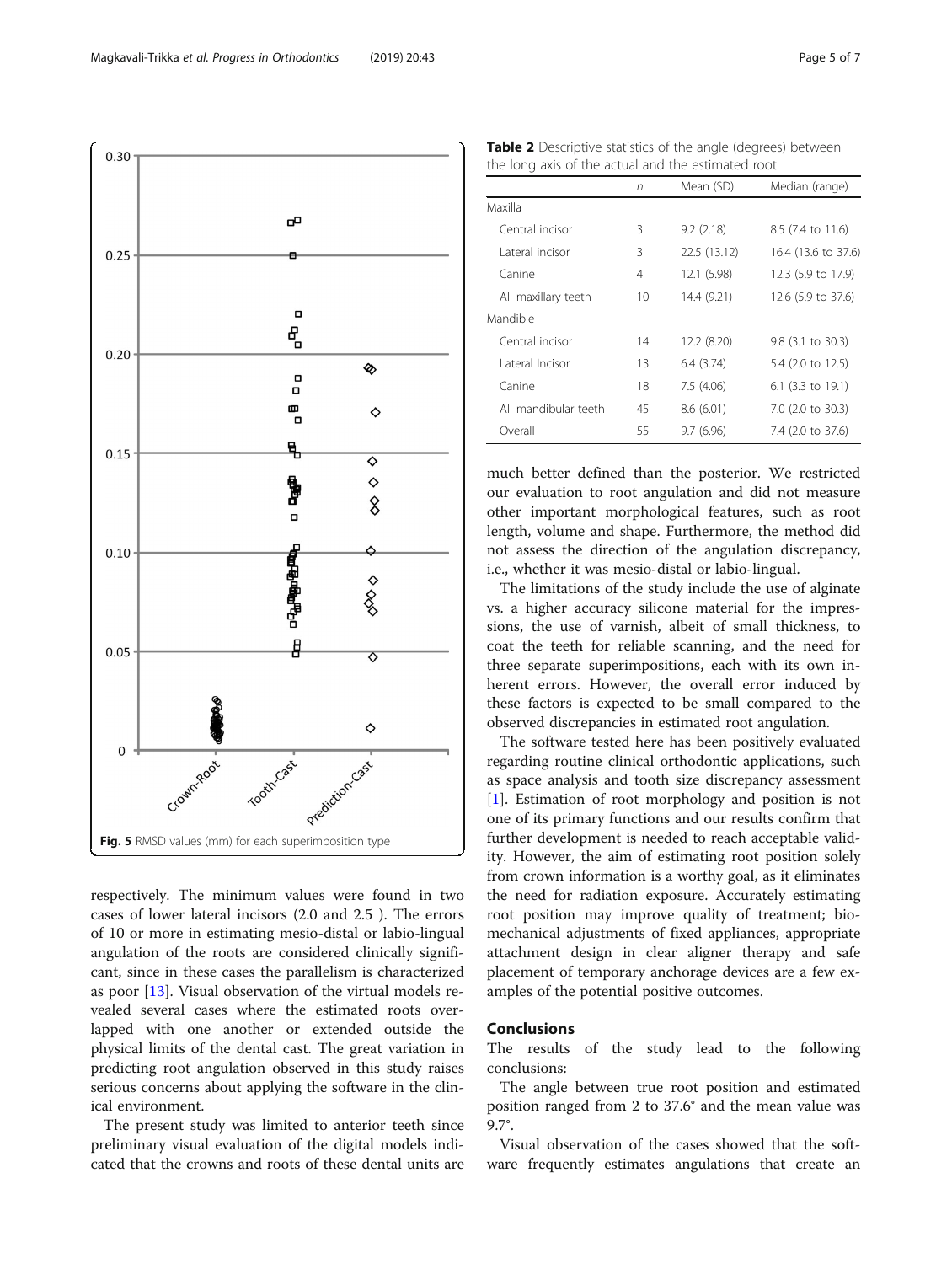<span id="page-5-0"></span>

overlapping of adjacent roots, a clinically impossible situation unless there is extensive root resorption or root morphology variation.

Further investigations and improvements of the software are needed before it can be considered useful for routine clinical use.

#### Supplementary information

Supplementary information accompanies this paper at [https://doi.org/10.](https://doi.org/10.1186/s40510-019-0298-5) [1186/s40510-019-0298-5.](https://doi.org/10.1186/s40510-019-0298-5)

Additional file 1. Angle between the long axis of the actual and the estimated root of each tooth. Tooth type: 1: central incisor, 2: lateral incisor, 3: canine. Jaw: 1: maxilla, 2: mandible.

#### Abbreviations

CBCT: Cone beam computed tomography; ICP: Iterative closest point; LoA: Limits of agreement; RMSD: Root-mean-squared distance; SPSS: Statistical Package for the Social Sciences; STL: Stereolithography

#### Acknowledgements

The authors are grateful to Motion View Company for the technical support provided during the project.

#### Authors' contributions

AEA conceived the project and designed the study. DJH adapted the software for the requirements of the study and did the statistical elaboration of the data. PMT collected and analysed the data. All authors contributed to the interpretation of the data and writing of the manuscript. All authors read and approved the final manuscript.

#### Funding

No funding was received for this study.

#### Availability of data and materials

The datasets used and/or analysed during the current study are available from the corresponding author on reasonable request.

#### Ethics approval and consent to participate

This research was approved by the Research and Ethics Committee of Hamdan Bin Mohammed College of Dental Medicine, Mohammed Bin Rashid University of Medicine and Health Sciences (Ref. No. EC1016-006).

#### Consent for publication

Not applicable.